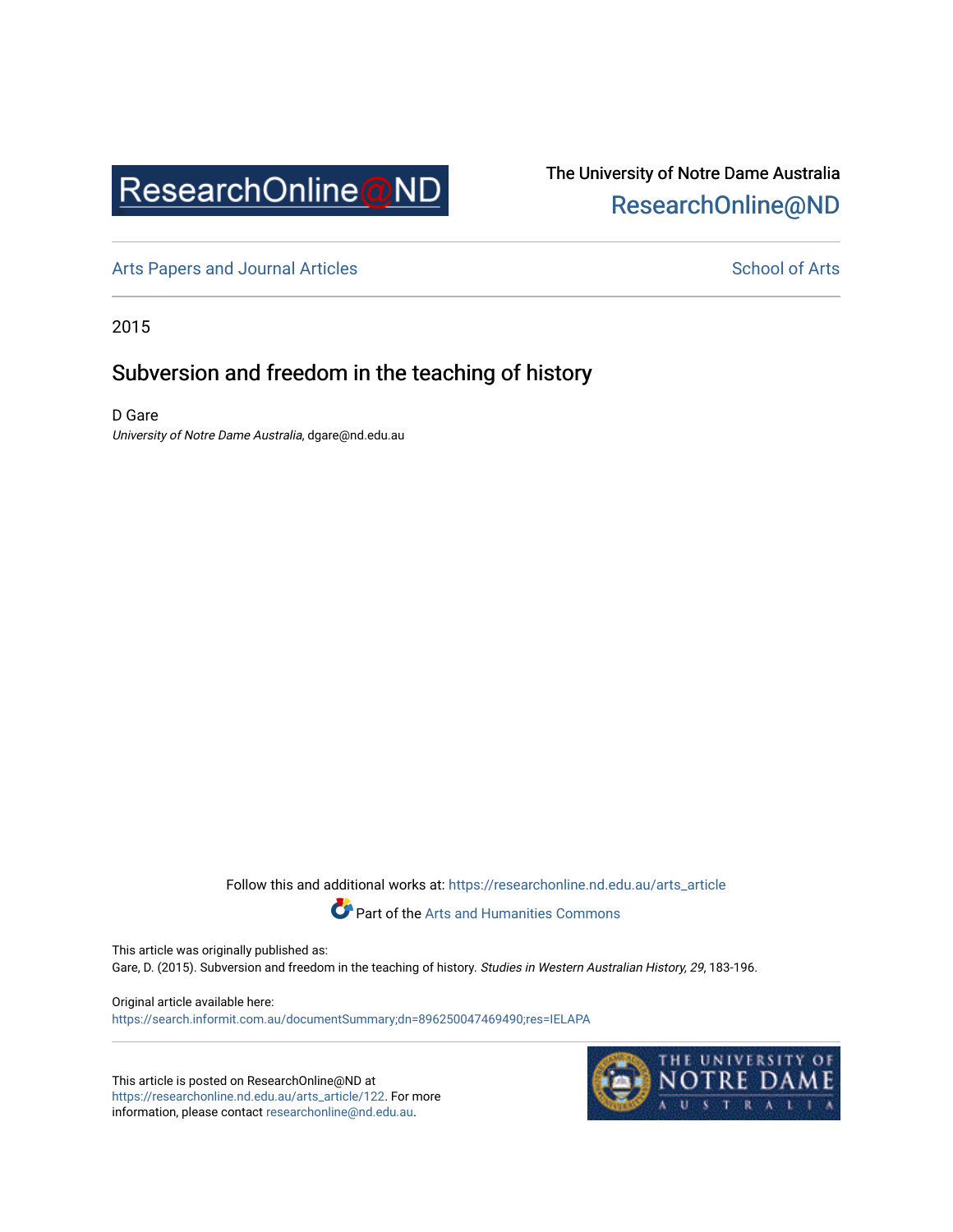### **Subversion and Freedom in the Teaching of History**

### *Deborah Gare*

On a summer's evening in 1992, the year I commenced my undergraduate studies at the University of Western Australia, I gathered with hundreds of other nervous young students and their parents amongst the orange seats of Winthrop Hall. We had just received our offers for a place within the Faculty of Arts. Around the walls were clustered academics from the humanities and social sciences, and on that night we were to consider the various disciplines we could pursue in our degrees. This was the first time that I met Tom Stannage, and even now I remember it. He delivered a welcome address from the stage. He told us to be bold, do great things, have fun and change the world. He was inspiring, he was engaging and he was charismatic. The temptation to enrol in his first year history unit was understandably strong. 'But,' I said aghast to my mother, 'he teaches *Australian* history!'

My experience of Australian history to that moment, like that of so many other school children, had been depressing. Anna Clark has found multiple stories of woe in her reviews of history in schools. In Darwin, for example, a Year 12 student reported that she would prefer to learn any history but that of Australia: 'I remember doing it heaps in primary school and it was really boring, and it still is, and Australian history just makes me want to cry.<sup>'1</sup> In my case, I had last studied Australian history when I was in Year 4, where it was taught by the kindergarten teacher. It seemed to consist entirely of tedious Burke and Wills stories, those explorers lost on camels in the desert, and was so boring to all of us (including the teacher) that she interspersed the lessons with photographs of her family holiday to Disneyland. These were the days before a national curriculum, when the teaching of Australian history was not compulsory. Every other teacher I later had was so convinced of the tedium of Australia's history that they had the good sense to avoid it all together. And so did I, until that moment, and I continued to avoid it in my first, second and third years at university.

In the end, it was Stannage's visionary teaching, passion and relationship with students that convinced me to be brave enough to enrol in his Honours seminar on the making of Australian history. It was a transformative experience: suddenly, Australia's past was alive! It was dangerous. Its stories were evocative. Its politics were bitter and

<sup>1</sup> Anna Clark, 'The History Question: Correspondence', *Quarterly Essay*, no. 24, 1 December 2006, p. 54.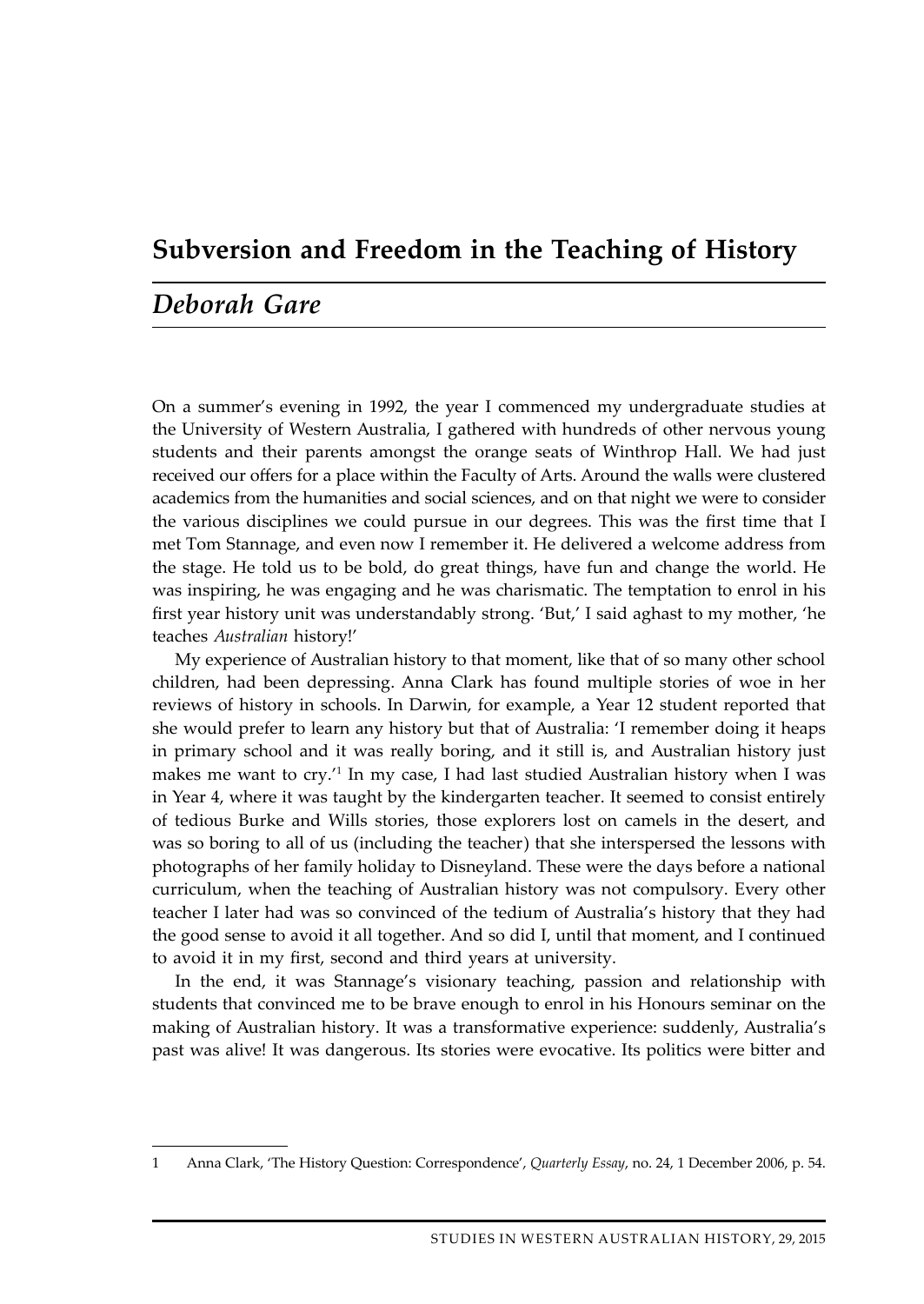divided. Its society was challenged by persistent inequality and its narrative infused by myth. This was a story worth reading.

Tom Stannage was, after all, a man with important things to say. It was as evident in his classroom as it was in his published works and public lectures. Difficult consequences occasionally erupted from those things that he said, affecting him personally and sometimes his family. Such fallout was most noticeable after the controversies of his 'Uncovering Poverty' paper in the 1970s and his 'Pioneer Myth' lecture in 1985.2 But even in his later career Stannage was unafraid to say things that mattered and was prepared to damn the consequences for doing so.

Imagine, then, the experience of the undergraduates in his weekly classes. They were regularly treated to the Stannage vision. They were *entreated* to make a difference, and to rise above the ordinary. After all, that's what Stannage did himself: he made a difference and he rose above the ordinary. As a result he was honoured with the inaugural Prime Minister's award for University Teaching in 1997. Within a year he was promoted to full professor at UWA, made a Member of the Order of Australia (AM) and elected to the Academy of Social Sciences.<sup>3</sup>

In the wake of his national teaching award, Stannage delivered two addresses that he called 'The Freedom to Teach'.4 The first was to the Australian National University (ANU) in 1999, and the second, in 2000, was to Curtin University shortly after his appointment there as the Executive Dean of Humanities. His paper was a powerful stand against the political and bureaucratic pressures then building on university teachers. It was also a clarion call regarding the decline in confidence and morale that, Stannage believed, risked sapping the creative energy of teachers of the humanities and social sciences. He called upon academics to work subversively, to challenge the restrictions to freedom within learning, and to be 'hackers', intent on inventiveness. 'We will,' he cried, 'mock those who follow pre-ordained plans. We will struggle against the trolls who will deny us access to our students.'5

Two of his favourite poems surfaced in the address: Wallace Stevens' 'Man With the Blue Guitar', and Brian Patten's 'The Projectionist's Nightmare'. It was from the latter that Stannage drew inspiration for his thunderous response to the bureaucratisation of higher education. 'This is the projectionist's nightmare,' writes Patten: an audience has gathered, a movie has started, and a bird flies into the screen just as the scene of lovers in a garden is displayed. The bird's lifeless body slides down the screen, its blood and intestines dispelling the romantic moment. ''This is no good,' screams the audience, / 'This is not what we came to see.'' Tom had first encountered the poem while a student at Cambridge, where he heard Patten himself read it. It remained a life-long muse for him.6 In this instance, he drew on its ideas to condemn what he called the 'master image'

<sup>2</sup> C.T. Stannage, 'Uncovering Poverty in Australian History', *Early Days: Journal of the Royal Western Australian Historical Society*, vol. 7, 1976; reprinted as C.T. Stannage, 'Uncovering Poverty in Australian History' in Penny Russell and Richard White and Russell (eds), *Pastiche 1: Reflections on Nineteenth Century Australia*, Sydney, 1994; and C.T. Stannage, *Western Australia's Heritage: The Pioneer Myth*, Nedlands, 1985.

<sup>3</sup> Tom Stannage, Interview with Mark Israel, transcript, 12 May 2011, p. 5. Maria Stannage.

<sup>4</sup> C.T. Stannage, 'The Freedom to Teach' (1999), in Deborah Gare and Jenny Gregory (eds), *Tom Stannage: History from the Other Side, Studies in Western Australian History*, vol. 29, 2015.

<sup>5</sup> Stannage, 'Freedom to Teach'.

<sup>6</sup> Maria Stannage, Correspondence to Deborah Gare, 9 September 2014.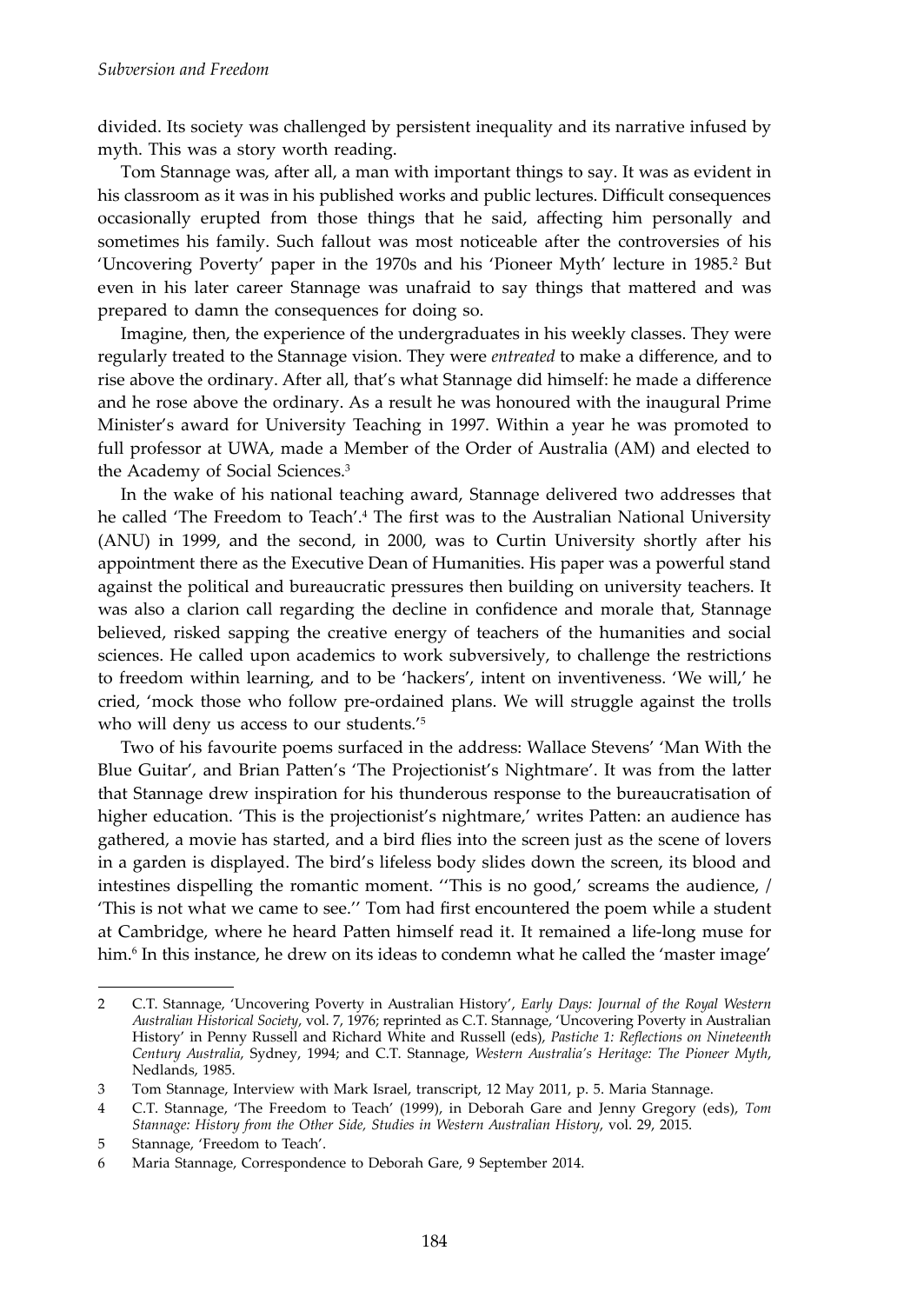prescribed in university education—as it affected ideology, pedagogy, mission, delivery, content and more. He drew from Bell Hooks' *Teaching to Transgress*<sup>7</sup> and confessed that:

I am concerned that we teachers may be on the edge of succumbing to a set of master images about what is and what is not best practice in teaching. … The master image is there in our mind's screen now. It is bureaucratic, and it may be ideological. In both elements it poses dangers to the freedom to teach.<sup>8</sup>

Fifteen years later, however, we could argue that the architects of the master image have won. The Australian Universities Quality Agency (AUQA) was convened at about the time that Stannage, by then a Dean, was declaring 'I trust the teachers to teach'.<sup>9</sup> It has since been replaced by the Tertiary Education Quality and Standards Agency (TEQSA); our universities' funding and accreditations are dependent on meeting its quality control agenda. Our History majors are—or ought to be—responsive to national standards delivered by the Australian Learning and Teaching Council (ALTC) before its demise. Our degrees, majors and units are shaped by approved learning outcomes which, in turn, are driven by what Stannage called the 'tactical response groups' of a university: its staff development and quality control offices.10 Academic research and administrative expectations—much of which is not accounted for in workload models—leave increasingly little time for teaching preparation or direct engagement with students. While universities, particularly in the 'Group of Eight', have sought to improve their international rankings, emphasis on research practice appears to have seen a commensurate decline in the quality of teaching. In 2014, the same year that UWA rose to a ranking of 81st amongst the top research universities in the world, the *Good Universities Guide* published a severe critique of the university's teaching quality ranking it the lowest of all universities in the state in that category.<sup>11</sup> The controls which surround teaching and learning today make one thing abundantly clear: a master image is securely in place.

Yet Stannage remained an optimist. As an urban historian he argued that cities had already resisted a master plan. Universities could, too.<sup>12</sup> How might we, then, shed the master plan and teach masterfully? Good teaching matters; Stannage made that much clear. Further than that, good teaching is personal: it is achieved through relationship and it can transform lives.

#### *Provocation and Inspiration*

The boxes of Stannage's archives at his home in Chester Street are filled with his research and teaching papers. They are like torn remnants of his fire and passion—both as they appeared in print and in the classroom. There are the slides of those paintings he

<sup>7</sup> Bell Hooks, *Teaching to Transgress: Education as the practice of freedom*, New York, 1994.

<sup>8</sup> Stannage, 'Freedom to Teach'.

<sup>9</sup> Stannage, 'Freedom to Teach'.

<sup>10</sup> ibid., p. 4.

<sup>11</sup> Bethany Hiatt, 'UWA Gets Thumbs Down For Teaching', *West Australian*, 14 August 2014, https:// au.news.yahoo.com/thewest/a/24710471/uwa-gets-thumbs-down-for-teaching. [9 September 2014].

<sup>12</sup> Stannage, 'Freedom to Teach'.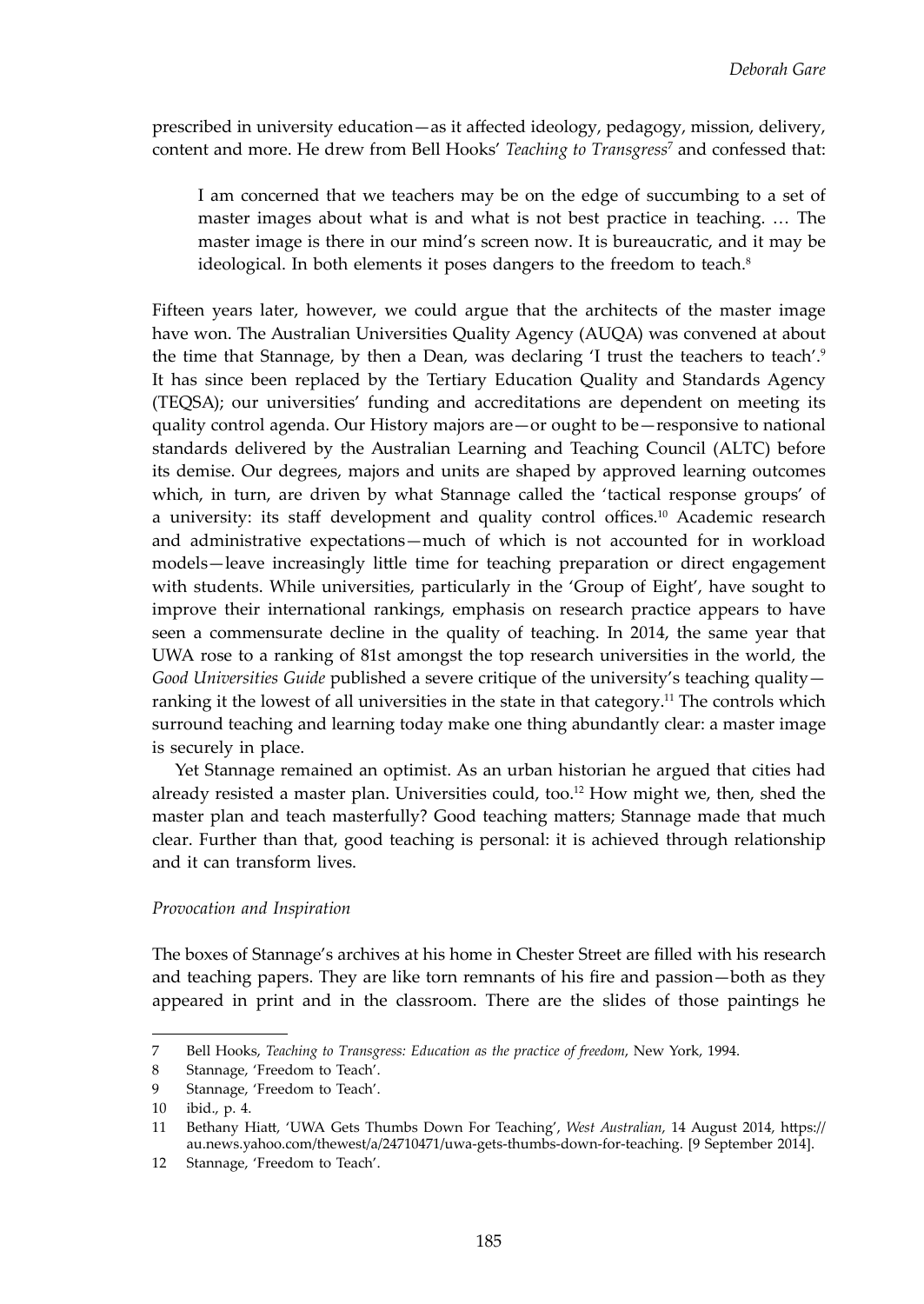displayed in class, like the slides which he persuaded the University Librarian in the 1970s, Leonard Jolley, to daringly purchase for the university at great cost.13 Stannage's love of artistic representations of the Australian landscape was made evident in *Embellising the Landscape*, 14 but that interest was already well known to his students. They had been treated to the visual richness of Streeton's 'Purple Noon's Transparent Light', Tom Roberts' 'The Breakaway' and other Australian treasures for years by this time.

There are boxes and boxes of teaching ephemera at Chester Street—unit outlines, copies of student essays, hastily scrawled lecture notes, taped lectures, and endless pages of reading lists. Indeed, one of my most enduring memories of studying with Tom is the two or three pages of recommended readings he offered up to students for weekly tutorials. It was a smorgasbord of influence from which an undergraduate might choose, a comprehensive list of history and literature that Stannage compiled in the hope that from within its diversity students might find something to fire their imagination and ignite their passion. Scattered among the ephemera are hundreds of images of historical events, landscapes and people (there are dozens of Margaret Thatcher—she ignited his furious passion perhaps more than any other figure) which Stannage copied and pasted the old fashioned way onto the student handouts he circulated in each lecture.

Stannage's passion and fury rise from the abundance of these papers. His voice, his smile, his gaze are conjured by the reading of a hand-written lecture, in holding a photographic slide up to the light, by shuffling through pictures. Powerful memories return as I stand in the middle of this extraordinary material: of Paul Kelly's 'From Little Things Big Things Grow' sounding through Arts Lecture Room 8, where his Ashes of Empire unit was taught; of the impenetrability of Tom's handwriting (it was worse than a doctor's scrawl), and of returning defeated to his office, requesting a verbal translation of the written feedback he had given to a recent essay.

Among these extraordinary remnants of the master craftsman lies a scrap of paper, a note he feverishly scrawled while preparing for a now-forgotten lecture or manuscript. It may have belonged to his first year Australian history class. Stannage once indicated that his poem about a Cambridge student, 'Ira', should be read 'furiously'.15 One can imagine him delivering the following passage with the same passionate intensity:

Our history began when William Blake blazed forth in anger against the iniquities and miseries of industrializing England. While England 'turned to pitch' (Herbert) a new Jerusalem was built in the Golden Lands of Australasia—built by the 'knotted hands' of the bitter outcasts of English society. But as we turn into the last quarter

<sup>13</sup> Maria Stannage, email to Deborah Gare, 3 November 2014; UWA expanded its slide collection noticeably in the mid-1970s. See Emma Hawkes, 'History of the Collection of The University of Western Australia Library, 1913 – 1999', Centre for West Australian History, University of Western Australia, Nedlands, March 1999, p. 10, www.is.uwa.edu.au/\_data/assets/pdf\_file/0016/2131036/ History-of-the-collections.pdf [9 September 2014].

<sup>14</sup> C.T. Stannage, *Embellishing the Landscape: The images of Amy Heap and Fred Flood, 1920 – 1940*, Fremantle, 1990.

<sup>15</sup> Tom Stannage, 'Ira', in Dorothy Hewett, *Sandgropers : A Western Australian Anthology*, Nedlands, 1973, p. 145.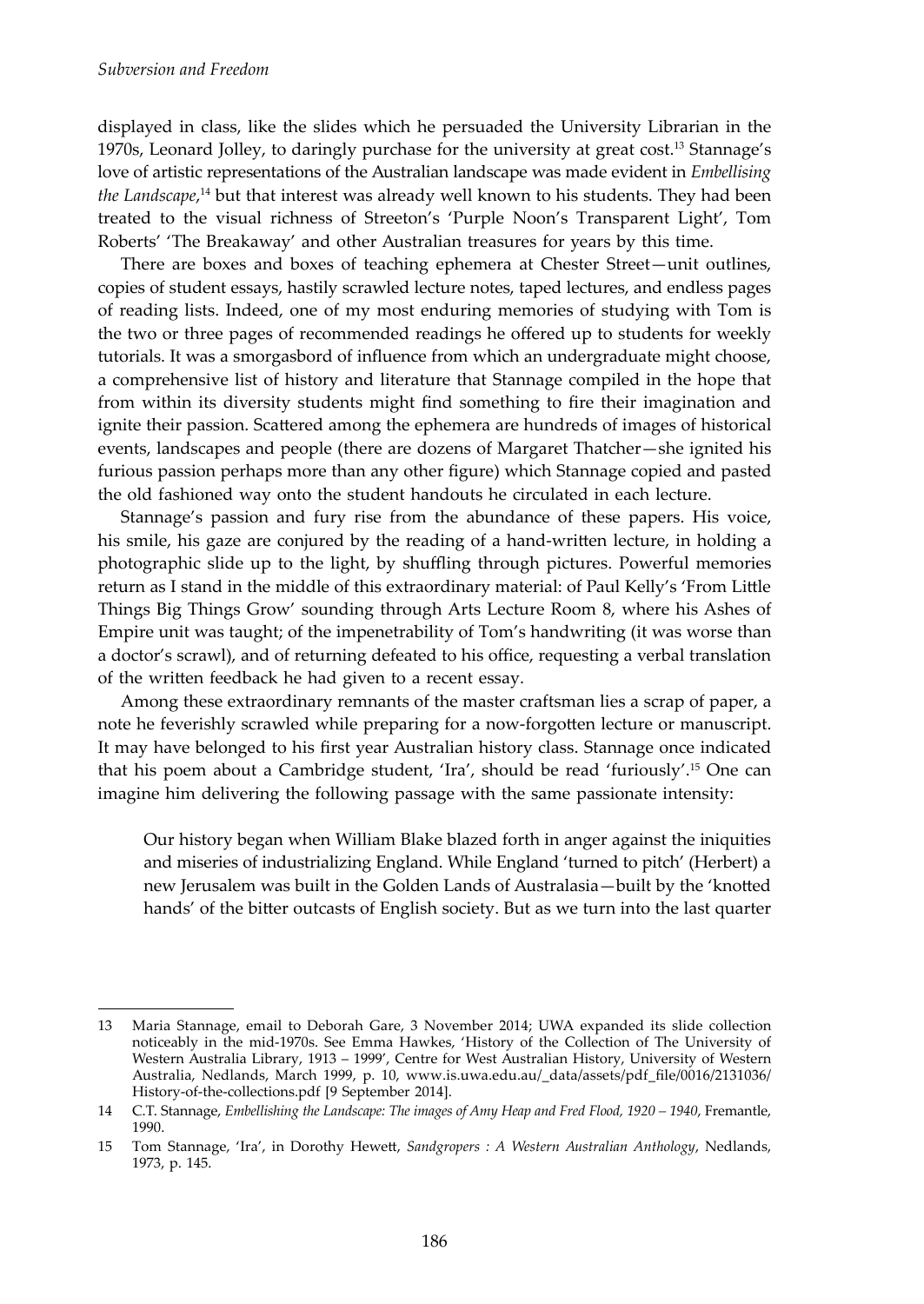of the twentieth century, the children of Albion are repeating the Blakean sorrows, and the New Jerusalem spins crazily and uncontrollably into 1984.16

Jill Roe has called Stannage's history 'apocalyptic' at times.17 It was certainly often the impression experienced by his undergraduates. But therein lies the secret of Stannage as a master craftsman: the ability to excite and inflame and, through that, inspire a love of learning. Therein can be found the means for teachers to 'join with our wondrous students and their immense distrust of totalizing discourses'.18

#### *Learning in the Quiet Spaces*

Given the kind of influence they have—given the power to shape lives and minds teachers have an enormous moral responsibility. Things sometimes go wrong. Stannage was once noticeably shaken when, at the end of a year in which he introduced first years to Australia's history, he received a card from a young student. On one side, he later recalled, she had drawn pictures of rainbows and sunshine; on the other she had sketched storm clouds. Before taking Stannage's unit, the student confessed, she had held positivist assumptions regarding Australia's history—like the picture of her rainbow. But, by the end of the year, she comprehended that it was the reverse. Her storm clouds evoked the darkness she now perceived in the nation's story. Stannage was shocked—had he really meant to impart such a narrative of despair? In response, he delivered a paper called 'Happiness in Australian History' to an Australian Historical Association conference in 1998. He argued, contentiously, that historians could sing 'All Things Bright and Beautiful' while wearing black armbands. Ironically, he had reached a position not unlike that of Geoffrey Blainey: that the 'balance' of history might be judged or, at least, that there was material to consider on both sides of the ledger.<sup>19</sup>

If there is one objective in teaching, Stannage declared, it is to 'release the creative energy of our students'.20 No doubt good university teachers still have this aspiration at the core of their being. But it can be difficult to inspire learning and fire imagination when, as fatigued as many of us are, we labour under the sometimes crippling bureaucratic environment of today's higher education sector. Good teaching takes time—including the time to listen to students—and time is not always a commodity we are given in modern workload models. Instead, it is far easier to trend towards the package delivery of education (and by which I do not mean *learning*). It is far cheaper for universities to run large lectures than it is to offer small-group tuition such as the traditional tutorial. Online learning technologies enable us to provide masses of data to students from the

<sup>16</sup> Tom Stannage, 'file note', personal archives, 1983-84. Maria Stannage.

<sup>17</sup> Jill Roe, 'The Historian as Activist', in Gare and Gregory, *Tom Stannage: History from the Other Side*.

<sup>18</sup> Tom Stannage, 'The Freedom to Teach'.

<sup>19</sup> Tom Stannage, 'Happiness in Australian History', Australian Historical Association Conference, Adelaide, 1998; and Tom Stannage, 'Sport', in Deborah Gare et. al., *The Fuss that Never Ended: The life and work of Geoffrey Blainey*, Carlton, 2003, p. 125. See also Geoffrey Blainey, 'Drawing Up a Balance Sheet of our History', *Quadrant*, vol. 37, no. 7-8, July-August 1993, pp. 10-15.

<sup>20</sup> Stannage, 'Freedom to Teach', p. 10.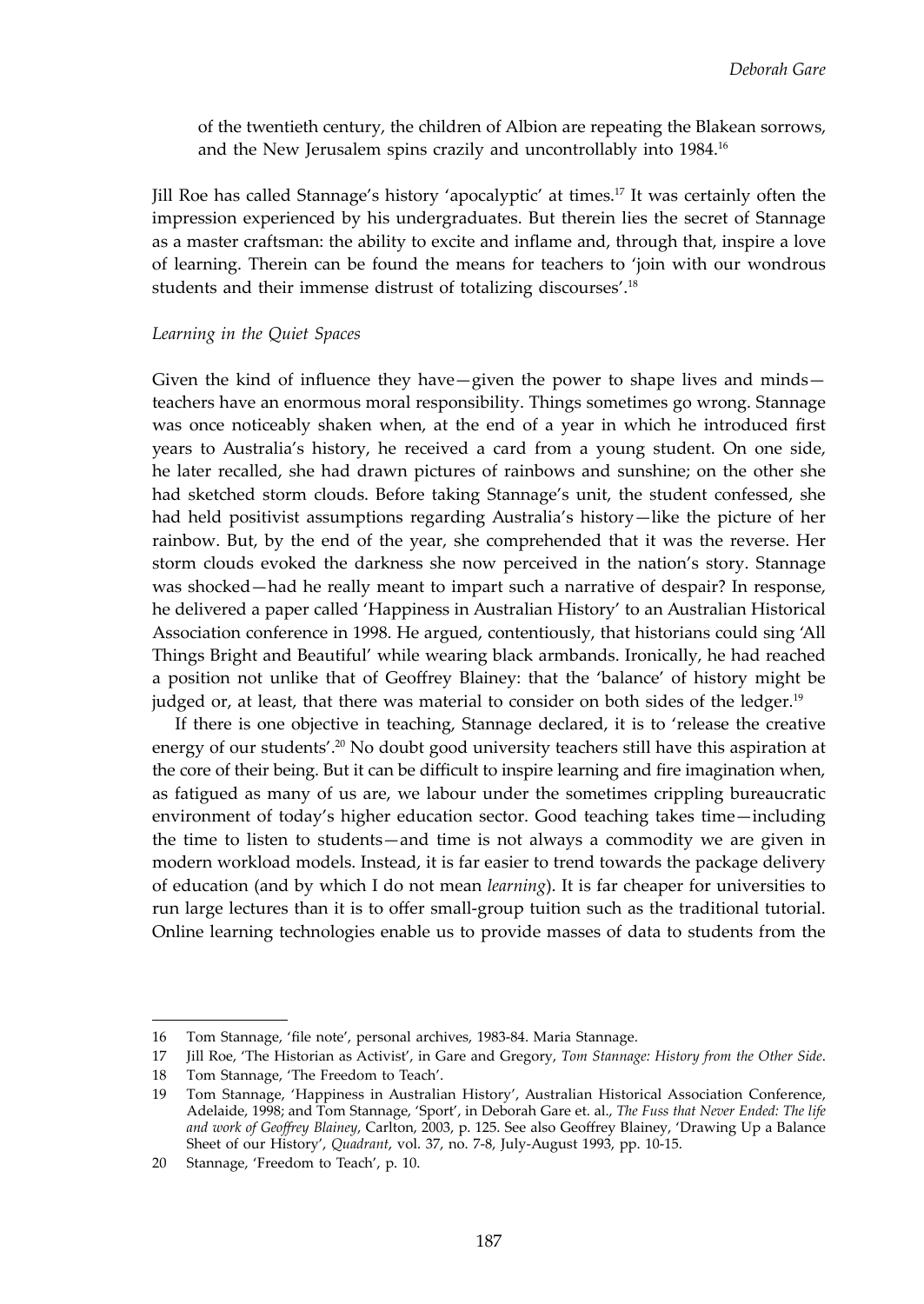first day of their enrolment, including lecture recordings and readings. The provocation of student enquiry is at risk in this environment.

Good learning also takes time, though pressures of the modern economy can make this difficult. The Australian Council for Educational Research found that, in 2011, more than 70 per cent of Australian students earned wages off campus, and that most first years worked for up to 20 hours per week. It also found that about a third of students spent between just one and five hours a week in study.<sup>21</sup> Stannage, in 1998, already estimated that students had 25 per cent less time for study than they had a decade earlier.<sup>22</sup> Yet universities have also robbed students of time. A Bachelor of Arts at UWA in the early 1990s required for completion the equivalent of 18 units of study; at ANU it was then 20. These degree models allowed for greater time to learn, read and reflect as a student progressed from first to third year: while a full-time first year enrolment was then four units of study, it fell to just two in a student's third year (or three at ANU). By the time the Australasian Council of Deans of the Arts, Social Sciences and Humanities (DASSH) reviewed the sector's Bachelors of Arts in 2008, all Australian universities had moved to a 24-unit model.<sup>23</sup> My graduating students are now expected to undertake twice as much class time, reading and assessment than I did in my final year, despite the likelihood that they can afford less time to engage with their studies.

How, in such circumstances, can we find it within ourselves to inspire and provoke thought? As good teachers we must sometimes speak less, for it is in the quiet spaces that learning happens and ideas are formed. The writer Aldous Huxley was a member of the Bloomsbury set and best known for his novel *Brave New World* (1932). In a provocative essay he called 'The Dangers of Good Teaching' (1927), Huxley wrote of the tension which exists between teaching and learning. The 'more accomplished a teacher is in the art of lecturing or coaching,' wrote Huxley paradoxically, 'the worse he is as an educator'. Students might be entertained, even engaged, by a great lecturer, Huxley conceded. But the mere delivery of information—however skilful—eliminates students from the learning process by making it unnecessary for them to seek knowledge and form conclusions. The good teacher, Huxley determined, might know how to fill students with 'readymade knowledge', but information acquired in that form will be inevitably forgotten.<sup>24</sup>

It is possible that Tom, so engaged with the works of the Bloomsbury set, was influenced by Huxley's ideas regarding teaching. But I think not. In an interview with Mark Israel in 2011, he conceded that for much of his professional career he had barely reflected on an approach to teaching history.<sup>25</sup> Indeed, his greatest influence as a teacher was probably his wife, Maria, who was a highly respected secondary school teacher of

<sup>21</sup> 'Research Briefing', *Australian Survey of Student Engagement*, vol. 8, March 2011, p. 1, www.acer. edu.au/files/AUSSE\_Research\_Briefing\_vol8.pdf [9 September 2014]; and 'The Average Uni Student: How do you compare?', University of Western Sydney, www.uws.edu.au/nuws/cl/past\_stories/ september\_to\_novemer\_2011/the\_average\_uni\_student\_how\_do\_you\_compare. [24 October 2014].

<sup>22</sup> Stannage, 'Freedom to Teach'.

<sup>23</sup> Deanne Gannaway and Karen Sheppard, 'Benchmarking the Australian Bachelor of Arts: A summary of trends across the Bachelor of Arts degree programs', report commissioned by the Australasian Council of the Deans of Arts, Social Sciences and Humanities (DASSH), Teaching and Educational Development Institute, University of Queensland, 2012, p. 12.

<sup>24</sup> Aldous Huxley, 'The Dangers of Good Teaching' (1927), in *The Complete Essays of Aldous Huxley: Volume II, 1926 – 1929*, Chicago, 2000, p. 205.

<sup>25</sup> Tom Stannage, Interview with Mark Israel, transcript, 12 May 2011, p. 2. Maria Stannage.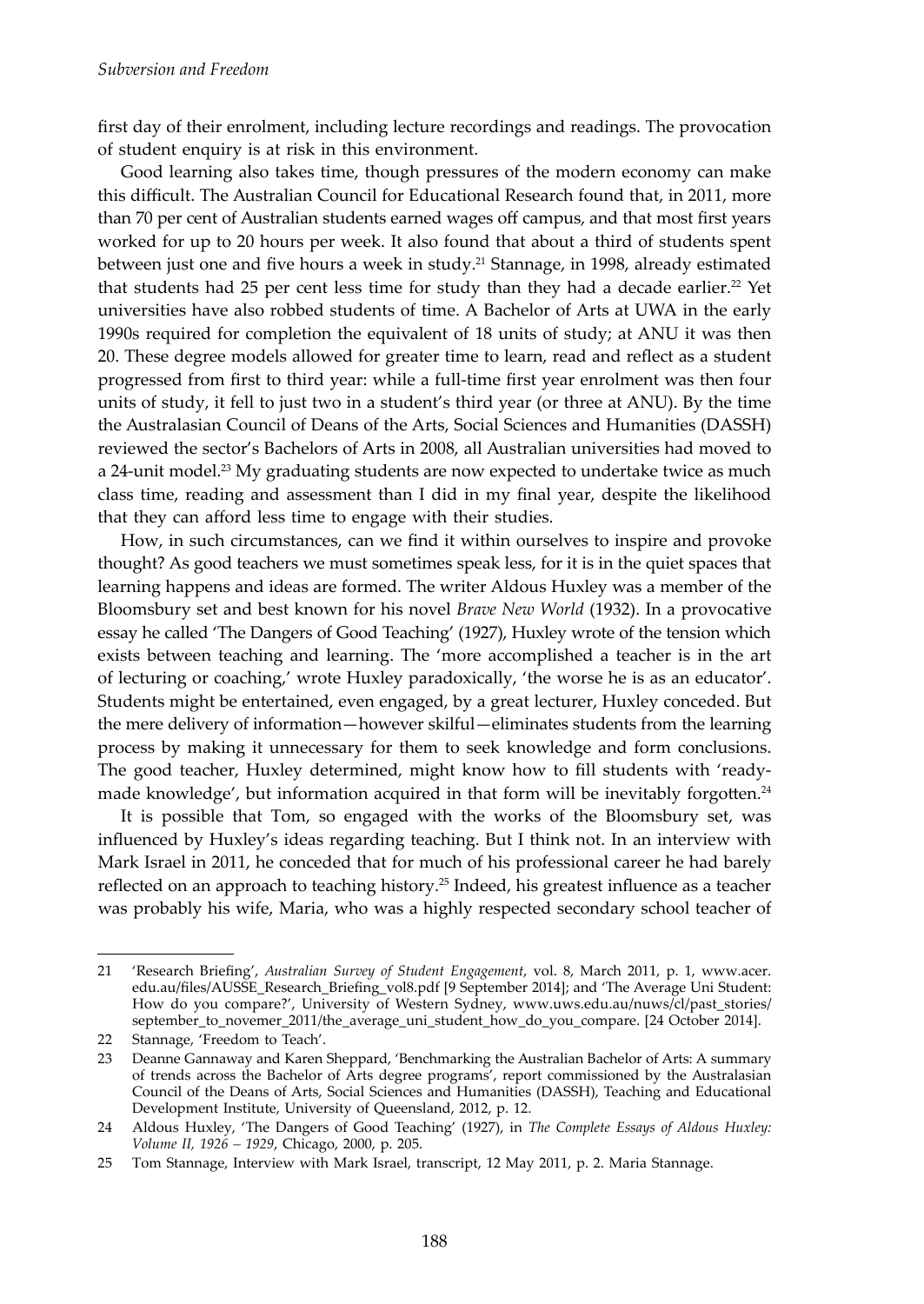English Literature.26 Nonetheless, Stannage's own ideas came uncannily close to those of 'The Dangers of Good Teaching', particularly his perception that learning takes place 'even in the silence'.<sup>27</sup> Teachers must listen to students, he argued, though it is not always easy to do so:

Listening is an act of commitment, not 'mock listening', but genuinely listening to the words. Listening is also an act of courage, making ourselves, as teachers, intellectually vulnerable but seriously considering the idea of the students even if they might be outside our comfort zones.

Listening is an act of generosity, a gift of acceptance of a person's ideas, not an agreement necessarily, hearing the student's point of view, giving time to listen, giving the sense that we are listening for that student. And listening requires patience.<sup>28</sup>

#### *Thinking with History*

The learning process which Stannage described as taking place while listening is, arguably, what Harvard University's Project Zero has more recently called 'visible thinking'. In its broadest sense, the Harvard scholars argue that visible thinking externalises the process of thought. Learners are thereby enabled to better understand their knowledge, synthesise evidence and, through reason, form their own conclusions. Its mission, they claim, is 'not only learning to think but thinking to learn'.29 Mark Church calls it 'minds-on', rather than hands-on, learning. $30$  By listening to students—by providing them opportunity to voice their ideas and process a rational argument—teachers are enablers, rather than providers, of education.

Rethinking the skills and knowledge we hope history students acquire could transform the way the discipline is taught at university. We have been given a head start. In 2010 and 2011 the ALTC convened a national standards project in preparation for the introduction of TEQSA. Discipline scholars were appointed to lead the sector's discussion regarding minimum graduate standards. Those disciplines which operate under professional accrediting bodies had little to do beyond affirming their courses met established standards. Few templates, however, existed for disciplines of the liberal arts to follow. History was anointed by the ALTC as one of two 'demonstration disciplines', and it slowly worked towards an agreed set of Threshold Learning Outcomes (TLOs). The process required extensive national discussions between universities, government, employers, students and such peak bodies as the AHA to articulate an agreed set of outcomes that History graduates should achieve. A quick glance indicates that the TLOs require outcomes in knowledge, research, analysis, communication and reflection; when

<sup>26</sup> Stannage, 'Freedom to Teach'.

<sup>27</sup> Stannage, Interview with Israel, p.2.

<sup>28</sup> Stannage, 'Freedom to Teach'.

<sup>29</sup> David Parker, 'Foreword', in Ron Ritchhart et.al., *Making Thinking Visible: How to promote engagement, understanding, and independence for all learners*, San Francisco, 2011, p.xiv; see also 'Visible Thinking', official project website, www.visiblethinkingpz.org [4 September 2014].

<sup>30</sup> Mark Church, quoted in Ritchhart, *Making Thinking Visible*, p. 9.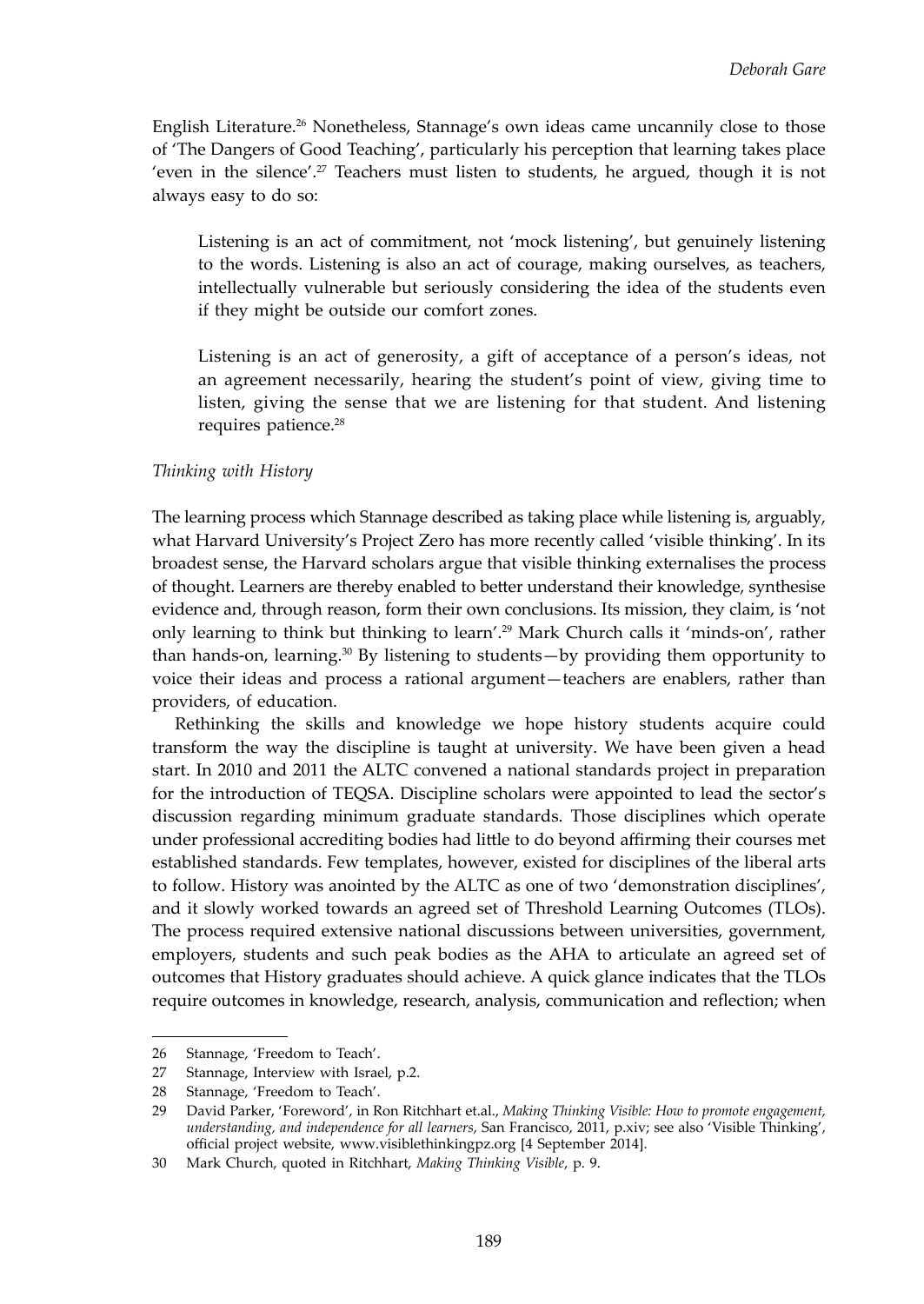wielded unthinkingly by bureaucrats and curriculum planners the standards could come frighteningly close to the 'master image' which Stannage warns against. Yet in themselves the TLOs are a form of subversion and resistance: rather than allowing federal policy to shape the teaching of history, the ALTC project was an attempt by the discipline itself to define its essential character. The list was forged collaboratively and framed in a way that enabled flexibility and freedom within.<sup>31</sup> The TLOs therefore have a deeper value that we may be able to make use of. When looking below the surface, it is clear that they aspire to deep student engagement with evidence, problem solving, synthesis of knowledge and argument, interrogation of source materials, and a reflective and rational approach to argument. They may enable us to train students to think *with*, in addition to think *about*, history.

Thinking with history is an outcome that the Pulitzer Prize-winning historian, Carl E. Schorske, has also explored. Thinking with history, he argues, allows the past to be used in the 'cultural construction of the present and future'.<sup>32</sup> In simple terms, history can help analyse and frame the problems of today. In nineteenth-century Europe, Schorske claims, history—even more so than religion—was the principal means used to understand both individual and societal experiences. Europeans and Americans of the modern age, however, have forgotten the past, or, rather, have 'come to do their thinking without history'.<sup>33</sup> Such disciplines as art, architecture, politics, geography, science and music once understood themselves within the contexts of their own histories. Now, however, they 'have defined themselves not so much *out* of the past, indeed scarcely *against* the past, but detached from it in a new, autonomous cultural space'.<sup>34</sup>

Here, potentially, is both a failing and opportunity in university teaching: to think with history. It is also, arguably, a critical aspiration of the History TLOs. We must shift, therefore, from the delivery of education to the enabling of learning. The prime minister has recently argued that the arrival of Britain's first fleet in Sydney in 1788 is the 'most defining' moment of the nation's history.<sup>35</sup> I want my students to have knowledge of that event, certainly. But I would prefer them to think *with* it: to assess why it mattered that settlements in Western Australia and South Australia were established without convicts, for example; to consider how other experiences of frontier wars might be understood, by comparison; or to interpret the European Enlightenment, scientific revolution and global expansion of the age with reference to the role of Australia's early colonies.

It remains important for teachers to understand, too, that there are different types of thinking processes, each of which can be of use in the classroom. These are functions that we should strive to provoke in those quiet spaces, in the times when we are not talking at but listening to our students. The Visible Thinking project team have developed

<sup>31</sup> The ALTC-funded 'After Standards' project was further evidence of the discipline's own empowerment to define those values most important to it, as well as its attempt to take ownership of curriculum renewal. See Sean Brawley (et.al), *After Standards: Engaging and embedding history standards using international best practice to inform curriculum renewal*, Office for Learning and Teaching, Commonwealth of Australia, Sydney, 2001.

<sup>32</sup> Carl E. Schorske, *Thinking with History: Explorations in the Passage to Modernism*, Princeton, 1998, p.3. See also John E. Toews, 'Review of Carl E. Schorske, *Thinking with History: Explorations in the Passage to Modernism*', *Central European History*, vol. 34, no. 1, 2001, pp. 101-112.

<sup>33</sup> Schorske, *Thinking with History*, dustjacket.

<sup>34</sup> Schorske, *Thinking with History*, p. 4.

<sup>35</sup> Mitchell Nadin, 'First Fleet: Australia's 'defining moment', says Tony Abbott', *The Australian*, 29 August 2014.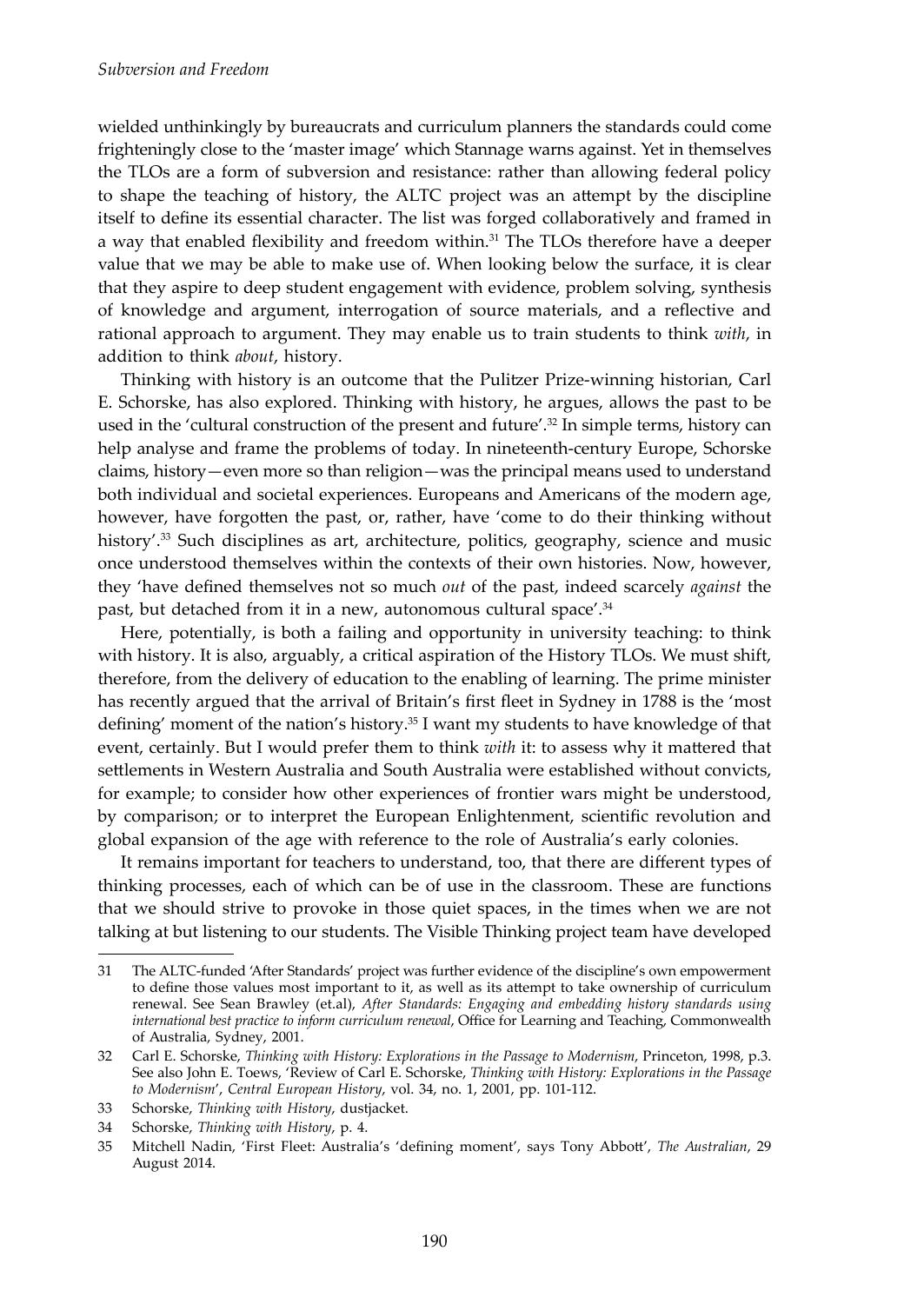an 'understanding map'—eight thinking moves that build a rational development of knowledge and comprehension. The objectives of this list look uncannily like those of the eight History TLOs, meaning that the map might provide lecturers with the tools to realise the discipline's aspirations in their classrooms. Students should visibly engage, writes Ron Ritchhart, in different forms of thinking:

- 1. Observing closely and describing what's there
- 2. Building explanations and interpretations
- 3. Reasoning with evidence
- 4. Making connections
- 5. Considering different viewpoints and perspectives
- 6. Capturing the heart and forming conclusions
- 7. Wondering and asking questions
- 8. Uncovering complexity and going below the surface of things.<sup>36</sup>

If we aspire that our students will think 'with' history, then it is essential they are provoked to think for themselves. Students must, therefore, become an active part of the classroom learning functions. We can no longer accept the teaching philosophy articulated by some colleagues, 'If I said it, that means they learned it!'. Nor can we leave unchallenged the idea that 'I may be [teaching] wrong … but I am doing it in the proper and customary way.'37 Though many of us are increasingly attempting diverse approaches in the classroom, at least one student described her university history courses as 'First you listen to a lecture, then you read a textbook, then you take a test.'38 It sounds suspiciously as though a master image has been in place for decades, does it not? At least in terms of tuition models. Thus 'historians flirt with calamity,' concludes Lendol Calder, who complains of 'worn-out pedagogy' evident in American university history courses.39 Clark warns similarly. Students, she says,

don't just want the message, they want to think it themselves, too. History isn't just something you get taught, it's a process whereby the student becomes the historian. It's surprising that, despite all the efforts to make history teaching more engaging and connected for students, many of them describe it as a traditional, staid sort of experience.<sup>40</sup>

<sup>36</sup> Ritchhart, *Making Thinking Visible*, pp. 11-13.

<sup>37</sup> Lendol Calder, 'Uncoverage: Toward a signature pedagogy for the History Survey', *Textbooks and Teaching: Journal of American History*, 2006, www.journalofamericanhistory.org/textbooks/2006/calder. html [9 September 2014].

<sup>38</sup> ibid.; also, Lendol Calder, conference paper, After Standards Workshop, University of Adelaide, July 2012.

<sup>39</sup> Calder, 'Uncoverage'; and Calder, conference paper.

<sup>40</sup> Richard Guilliatt, 'Why Kids Hate Australian History', *The Australian*, 23 February 2008, www. theaustralian.com.au/news/features/why-kids-hate-australian-history/story-e6frg8h6-1111115620926. [9 September 2014].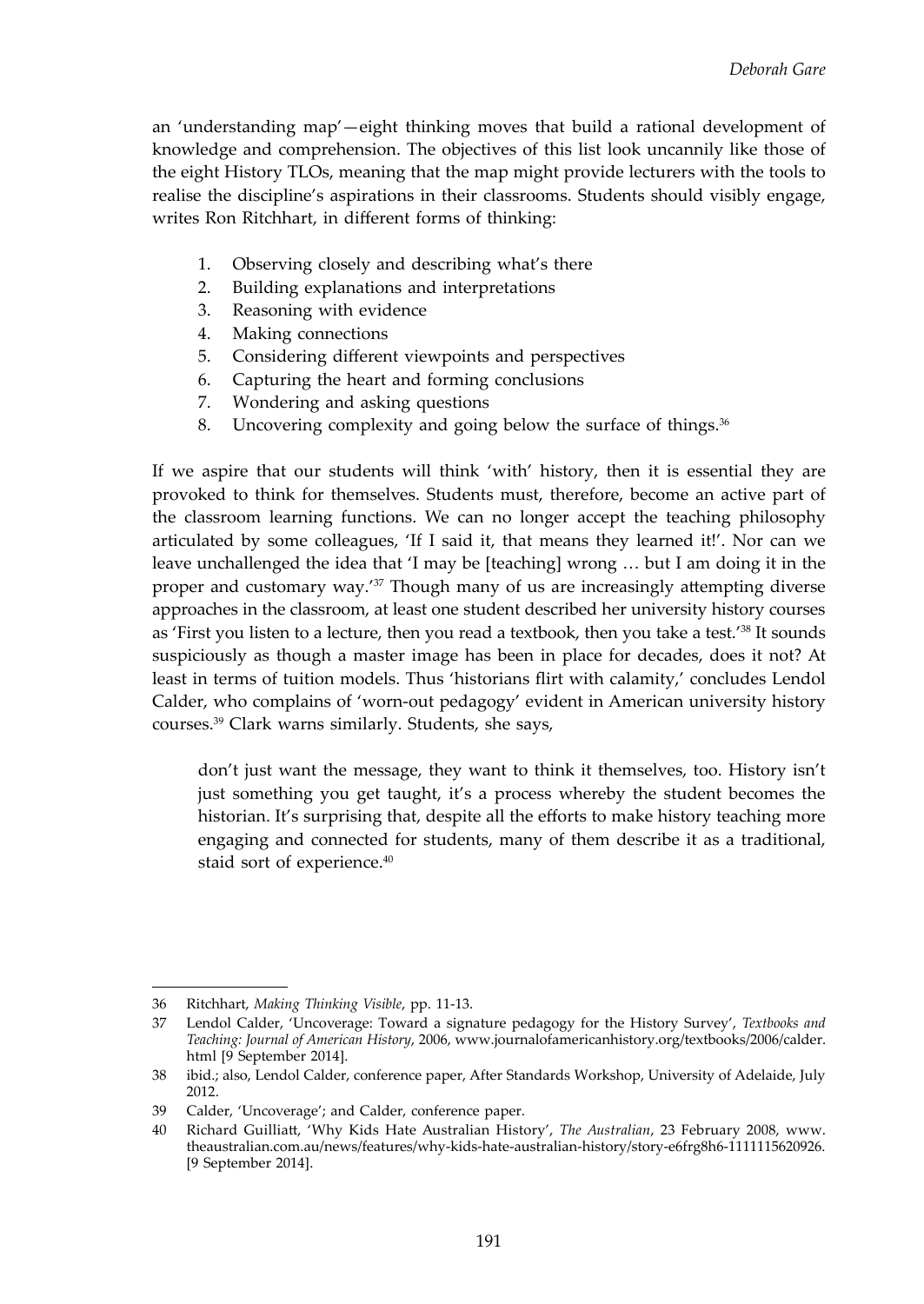#### *Doing History*

Reflecting at the end of his career on those lessons learned in teaching, Stannage concluded that if 'students are encouraged to think, they can contribute to the sum of human knowledge from the day they walk into the uni'.<sup>41</sup> Put simply, students can also be *doing* history, just as they are learning it. The History TLOs propel us towards this goal. So do scholars. In a conversation with Inga Clendinnen in *The Quarterly Essay*, Clark argues that:

we need students who can read the past, who can evaluate historical sources, distinguish difference voices, and interrogate its stories. And then they need to be able to write the past. The task extends beyond simply transmitting 'what happened' to teaching students to engage critically with the subject. …

In other words, we need to teach students to *do* history: to constantly reconcile judging the past from our own present values and empathising with people from another age; to understand how historical interpretations change over time; and to consider different points of view.<sup>42</sup>

Modern technologies allow us to subvert the master image and creatively engage students to do history. In fact, the doing of history is perhaps easier than it has ever been, as scholars themselves have found, and not just because of the infinite volume of source material now so readily available online. New media allows us to widely disseminate our own research and engage with that of others. It also provides valuable opportunities in the teaching of history. Stannage himself foresaw the transformation which technology would bring to education and confessed that his own style was already superseded by the demands of the digital age. Where he emphasised the value of one-to-one teaching and individual learning plans, he noted, others were teaching classes of 900 students or more.<sup>43</sup>

Digital technologies have enabled the mass delivery of education and have therefore pleased the university administrators whose responsibility it is to move academics from the classroom to research. There is therefore a dark side that such media brings to education. The ALTC-funded 'Net Generation' project highlighted the tense relationship which can exist between technology and education. $44$  Yet there are many benefits of digital technologies, also, that teachers may take advantage of. By doing so, we might remind architects of the master plan that computers are 'a meeting place, a holder of memory' and, therefore, a tool of humanity.<sup>45</sup>

If academics were slow to appreciate the advantages in learning which new media might bring with it, they are making up for it now. A number of major research projects in Australia and abroad have recently considered how technology might

<sup>41</sup> Stannage, Interview with Israel, p. 15.

<sup>42</sup> Clark, 'The History Question', pp. 55-56.

<sup>43</sup> Stannage, Interview with Israel, p. 12.

<sup>44</sup> Gregor Kennedy et.al., Educating the Net Generation: A handbook of findings for practice and policy', Australian Learning and Teaching Council, Sydney, 2009.

<sup>45</sup> Stannage, 'Freedom to Teach'.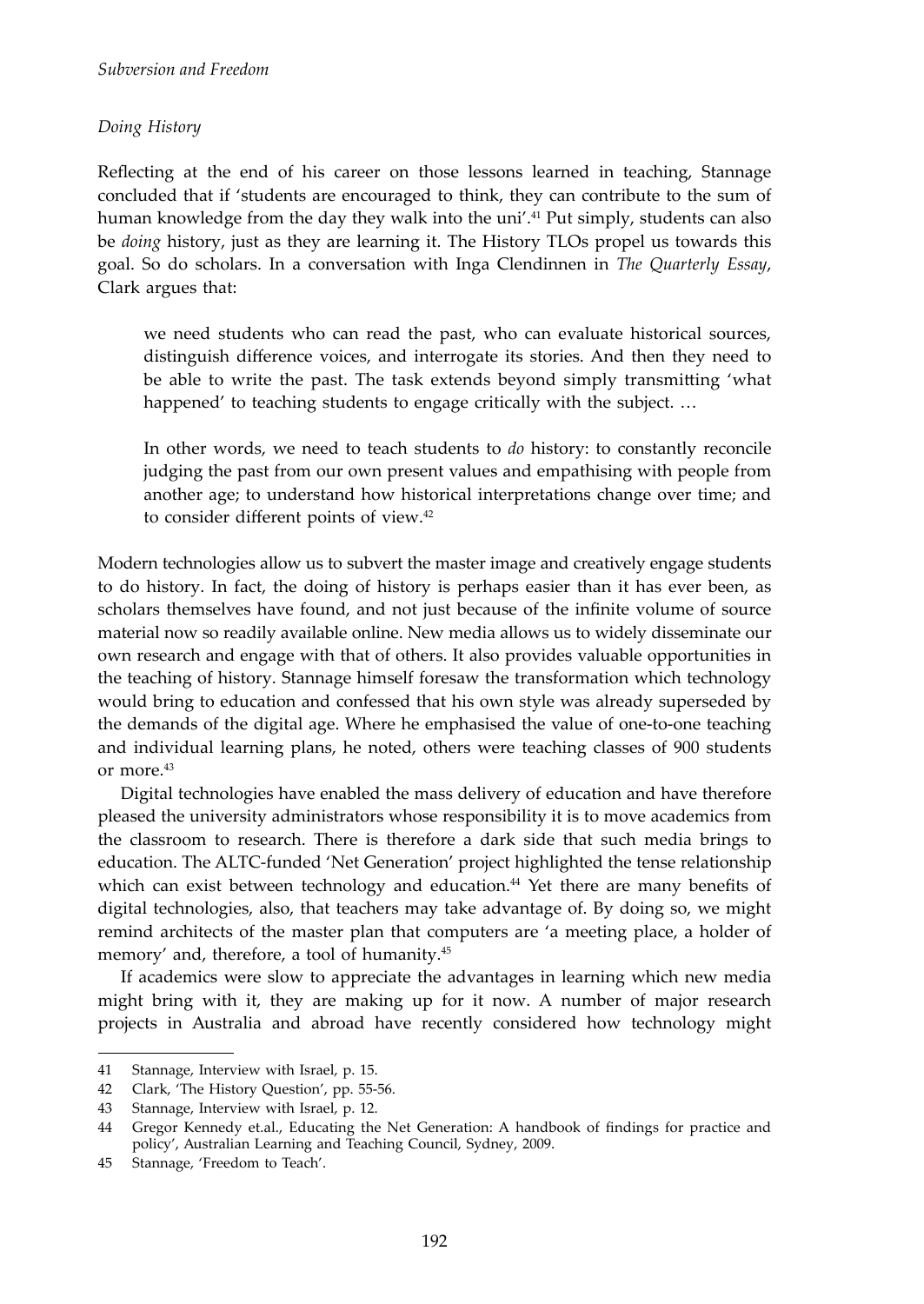be useful in a university classroom.<sup>46</sup> Amongst them is in an international project in Science Communication led by William Rifkin at the University of New South Wales.<sup>47</sup> Their task was to consider whether science students might acquire content knowledge more effectively and better 'express science content' by using popular communications technologies of the modern age. Hence science academics in Australia and New Zealand have been evaluating the benefits of using podcasts, website, blogs, videos and other forms of digital technology in their classrooms and assessments.48 The results have been striking. According to Rifkin,

The web now allows for cost-effective publication, which can enable student publication to become a mass learning activity, one that can be integrated into coursework. Many more students can now be challenged with learning how to understand and cater for target audiences as well as weighing up the advantages of employing video, audio, images, social networking, and hyperlinked text to enhance their communication. There is also the potential that, through the process of explanation and communication, students can increase their understanding of conceptually difficult content.<sup>49</sup>

Nancy Longnecker has reported on her findings, also. Her science communication students have used podcasts to both learn and communicate an argument to others another form of visible thinking, you might say—since 2009.<sup>50</sup>

History might learn much, in this context, from science. By publishing student work online through exhibitions, podcasts, short films and other such media, we might extend our act of listening by accepting that students have something worth saying to us and, indeed, to others. There are good practical outcomes of this. In approaching a task that is meant for others (and not just an examiner) to read, students have reported that they engage in a project more seriously: they take more care in researching the subject and in the articulation of an argument. More importantly, however, students can engaged in project work which makes a meaningful contribution to their discipline and their communities.51 In other words, they can be doing history.

My own experiences have certainly confirmed this. Since 2010 I have included podcast, blogs, exhibitions and short films as assessment activities within my history units at the University of Notre Dame Australia. First year students are regularly set a small group project in which they must record a three minute podcast or short film regarding issues and controversies in Australian history. By linking the podcast questions to key themes

<sup>46</sup> See for example, such papers regarding History and new media as Daisy Martin et.al., 'Historicalthinkingmatters.org: Using the web to teach historical thinking', *Social Education*, vol. 72, no. 3, April 2008, pp. 140-143; T. Mills Kelly, 'Using New Media to Teach East European History', *Nationalities Papers*, vol. 29, no. 3, September 2001, pp. 499-507.

<sup>47</sup> William Rifkin et. al., 'Students Publishing in New Media: Eight hypotheses—A house of cards?', *International Journal of Innovation in Science and Mathematics Education*, vol. 18, no. 1, 2010, pp. 43-54.

<sup>48</sup> ibid., p. 44-45.

<sup>49</sup> ibid., p. 45.

<sup>50</sup> Nancy Longnecker, 'Student Publication by New Media: Upending the teaching and learning experiences of undergraduate assessment', conference paper, Deans of Arts, Social Sciences and Humanities annual conference, Magnetic Island, September 2011.

<sup>51</sup> University of Notre Dame Australia, 'HY3018 Australians and the World Wars', student feedback, Fremantle, 2014.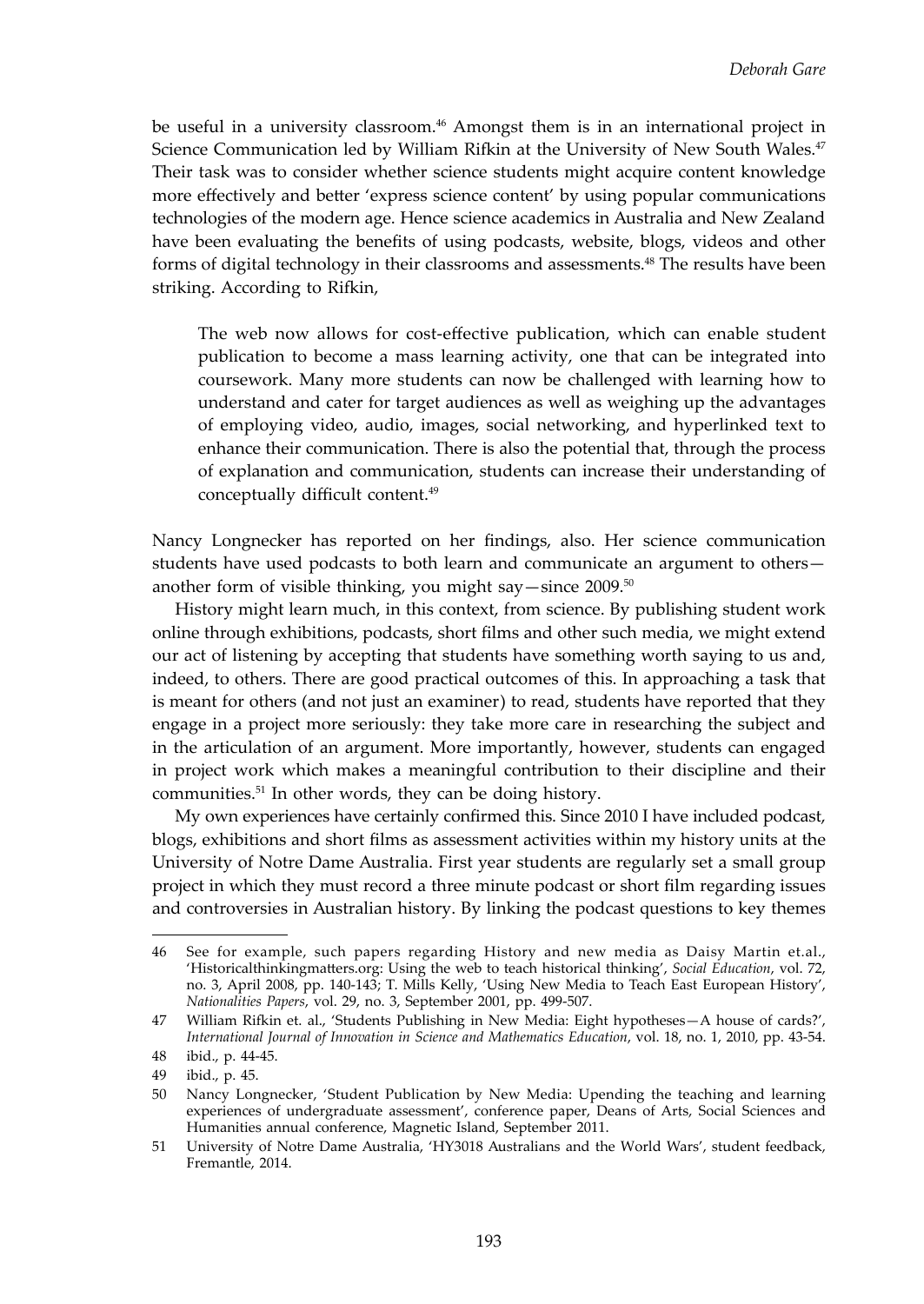of the unit, student projects can be played, defended and then debated in class each week—meaningfully extending the relevance of their project throughout the semester. The publication of the best examples each semester encourages students to strive for excellence and provides them with material that can be added to professional portfolios.<sup>52</sup> Feedback provides conclusive evidence: students were delighted to engage in a project that was 'not another essay', found it thoroughly deepened their comprehension, encouraged creativity and equipped them with new skills. Astonishingly, especially for the liberal arts, students claimed that the most significant advantage of the project was that they undertook a group project, appreciating both its collegiality as well as the team building skills it encouraged. Group work was also a disadvantage, they noted, as the real-world experience of scheduling group time was not always convenient.53

Exhibitions can further extend the student challenge and enable them to publish a project of worth. Teaching budgets rarely extend to the provision of professionally designed websites for this purpose, but collaboration with industry or government can often raise necessary funds and add to a project's value. In 2012, for example, Notre Dame launched a partnership with its own local government, the City of Fremantle, to create an online space in which student research regarding Fremantle history is published.<sup>54</sup> Projects are now launched each year within the Fremantle Heritage Festival, an event at which up to 70 public guests join us on each occasion. The 2012 project, 'Fremantle and War', has now evolved into a significant new book.<sup>55</sup> In 2013 a project was published regarding the archaeology of Fremantle's historic west end. Its launch was accompanied by a public tour led by the students themselves. A week later I watched, delighted, as one of our guests walked her own group through the same tour.

Students are just as conscious of the value of their exhibition projects. At the completion of a recent project students considered that the learning experience had been valuable to 'a huge extent'; had provided them with professional skills; engaged them in meaningful research; and connected them with the community. Specifically, students reported that:

It was compelling and interesting and engaged not only myself in solitary research, but family members, friends and museum and heritage staff. I will keep it always as opposed to an essay. It also inspired me to research further;

It was unique and, I thought, stimulated more research on the topic. Also, it was nice to be able to see your work as a part of something larger—a broader examination of the issues; and

<sup>52</sup> 'History Projects', University of Notre Dame Australia, www.nd.edu.au/fremantle/schools/arts\_ sciences/history.shtml/history-projects. [16 September 2014].

<sup>53</sup> Deborah Gare, 'New media opportunities for the ASSH disciplines: A case study in History', conference paper, Deans of Arts, Social Sciences and Humanities (DASSH) annual conference, Magnetic Island, September 2011.

<sup>54</sup> 'Fremantle History', University of Notre Dame Australia and the City of Fremantle, www. fremantlehistory.com.au.

<sup>55</sup> Deborah Gare and Madison Lloyd-Jones, *When War Came to Fremantle, 1899-1945*, Fremantle, 2014.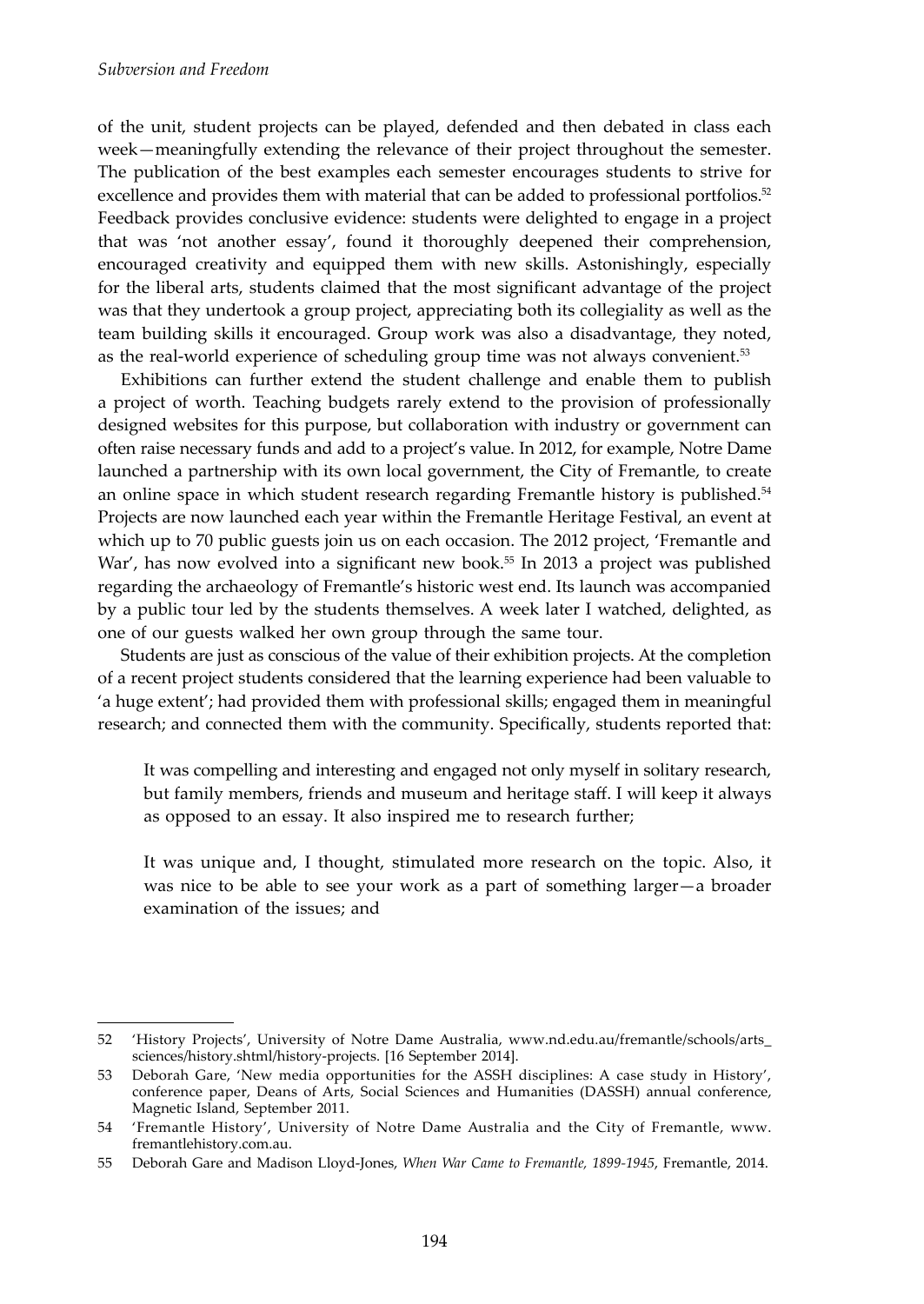It allowed for us to use, to the fullest extent, our research skills but at the same time allowed us to give our own interpretation without the confines of a strict essay style question. These are both crucial in our development as historians.<sup>56</sup>

Technology has, therefore, provided us with the means to be 'wondrously anarchic'; it has enabled us to fulfil Stannage's own prophecy that:

there will be a sudden discovery that we teachers, we hackers, are assets to society after all … while the restoration of the freedom to teach becomes the freedom to learn!<sup>57</sup>

#### *Legacy*

How can we evaluate the legacy of a great teacher? Many have tried. Stannage confessed that the coach at Swan Districts Football Club in the 1980s (while he was chairman of selectors), John Todd, was amongst his most powerful teaching influences. Todd taught his players to believe that the best day of the week was game day—the day on which their skill would be on show to the world. Stannage analogised this to the classroom, encouraging students to believe that 'tutorial day' was the highlight of the week (and for the same reason). He borrowed from Todd and entreated his students to 'be bold'.<sup>58</sup>

If good teaching, as I said earlier, is forged through relationship, then Stannage was a great teacher. Many of his former students now value their memories of that relationship. We speak of his legacy and share in its future. Carolyn Wadley-Dowley, for instance, reflected upon his death that 'Tom was someone who believed that I could do what I was dreaming of doing, where other people had said a blunt no'.<sup>59</sup> Bobbie Oliver recognised that the gentle mentoring she now offers to undergraduates was learned from Stannage. Kate Hislop recalled his generosity and infectious passion for history, confessing that his influence 'ripples through my teaching and research'.<sup>60</sup> Jaime Phillips, director of Palea Projects,<sup>61</sup> claimed that he fostered her interest in social justice 'and a desire to change the inequality in Australian society'.62 Joanna Sassoon remembered Stannage's sense of humour:

On one occasion I asked him whether there was a standard citation style for theses—an important point if you anticipate a pedant examiner. He just looked at me, his eyes sparkled, and he drew a deep breath and I waited a few moments before his gentle roar, 'Joanna, you are in an Arts Faculty, and the most important thing is that your page looks beautiful!'<sup>63</sup>

<sup>56</sup> 'HY3018 Australians and the World Wars'.

<sup>57</sup> Stannage, 'Freedom to Teach'.

<sup>58</sup> Stannage, Interview with Israel, p. 4.

<sup>59</sup> Carolyn Wadley Dowley, email to Deborah Gare, January 2013.

<sup>60</sup> Kate Hislop, email to Deborah Gare, January 2013.

<sup>61</sup> Stannage, 'Freedom to Teach'.

<sup>62</sup> Jaime Phillips, email to Deborah Gare, January 2013.

<sup>63</sup> Joanna Sassoon, email to Deborah Gare, January 2013.